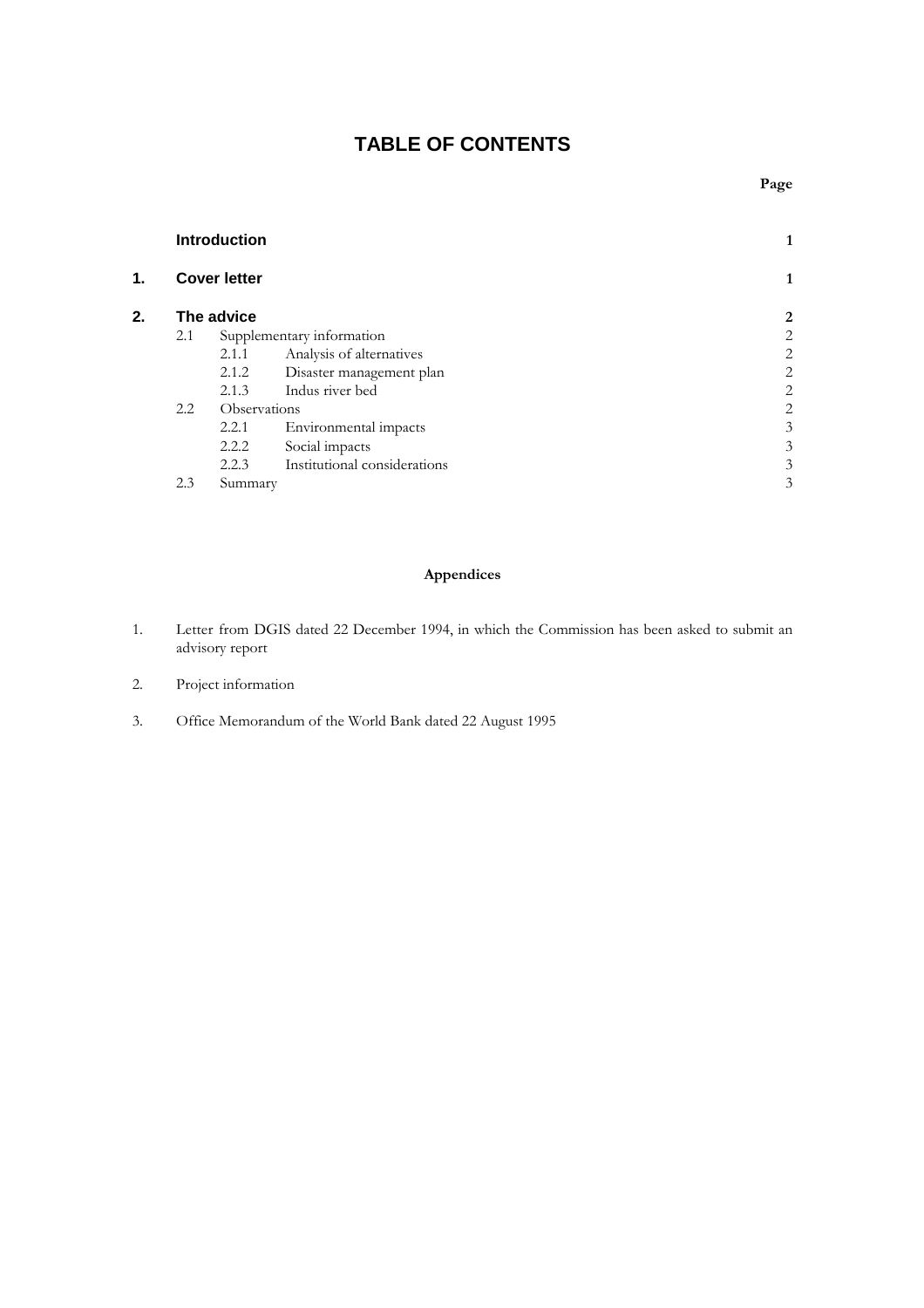## **INTRODUCTION**

Upon invitation by the Minister of Development Cooperation the Netherlands Commission for Environmental Impact Assessment published an Advisory Review of the Environmental Assessment Executive Summary of the Ghazi Barotha Hydropower Project in Pakistan. The document was published in April 1995. In his letter formulating the request<sup>1</sup>], the Minister for Development Cooperation has foreseen a review in a step-by-step approach. On 22 August 1995 the World Bank has formulated reactions on the Commission's Advisory Review in an Office Memorandum<sup>2</sup>]. The present document formulates comments on this Memorandum and represents a second step in the advisory process. Summary information on the project is available in appendix 2.

# **1. COVER LETTER**

The World Bank's Office Memorandum of 22 August 1995 formulates reactions on the concerns with regard to guidance and monitoring of project realisation, expressed by the chairman of the Commission for EIA in his cover letter of the Commission's advice of 10 April 1995.

The Commission greatly appreciates the attention paid by the World Bank to the points raised by the Commission in her advisory review of the Summary EIA for Ghazi Barotha. Study of the Office Memorandum results in the following observations.

The Commission's first concern was the 'independence of the monitoring bodies'.

From the Office Memorandum it does not become clear under which provisions the PNGO, the Environment and Resettlement Panel and the Technical Panel will function. Therefore, the independence of their functioning cannot be assessed.

A recapitulation of the mandates and/or statutes of the PNGO and the Panels may provide the information confirming the independency of their functioning.

The second concern was related to the wish to have adequate technical expertise in the monitoring panel. The Office Memorandum provides evidence that adequate technical expertise is available. The point is herewith settled satisfactorily.

The third concern was the continuity in the functioning of the 'Project Information Centre' during the operational phase of the dam. The Memorandum indicates that funding is available and that the government will decide on continuation of the functioning of the 'PIC'. The point is herewith addressed satisfactorily.

# **2. THE ADVICE**

<sup>1</sup> See appendix 1

<sup>2</sup> See appendix 3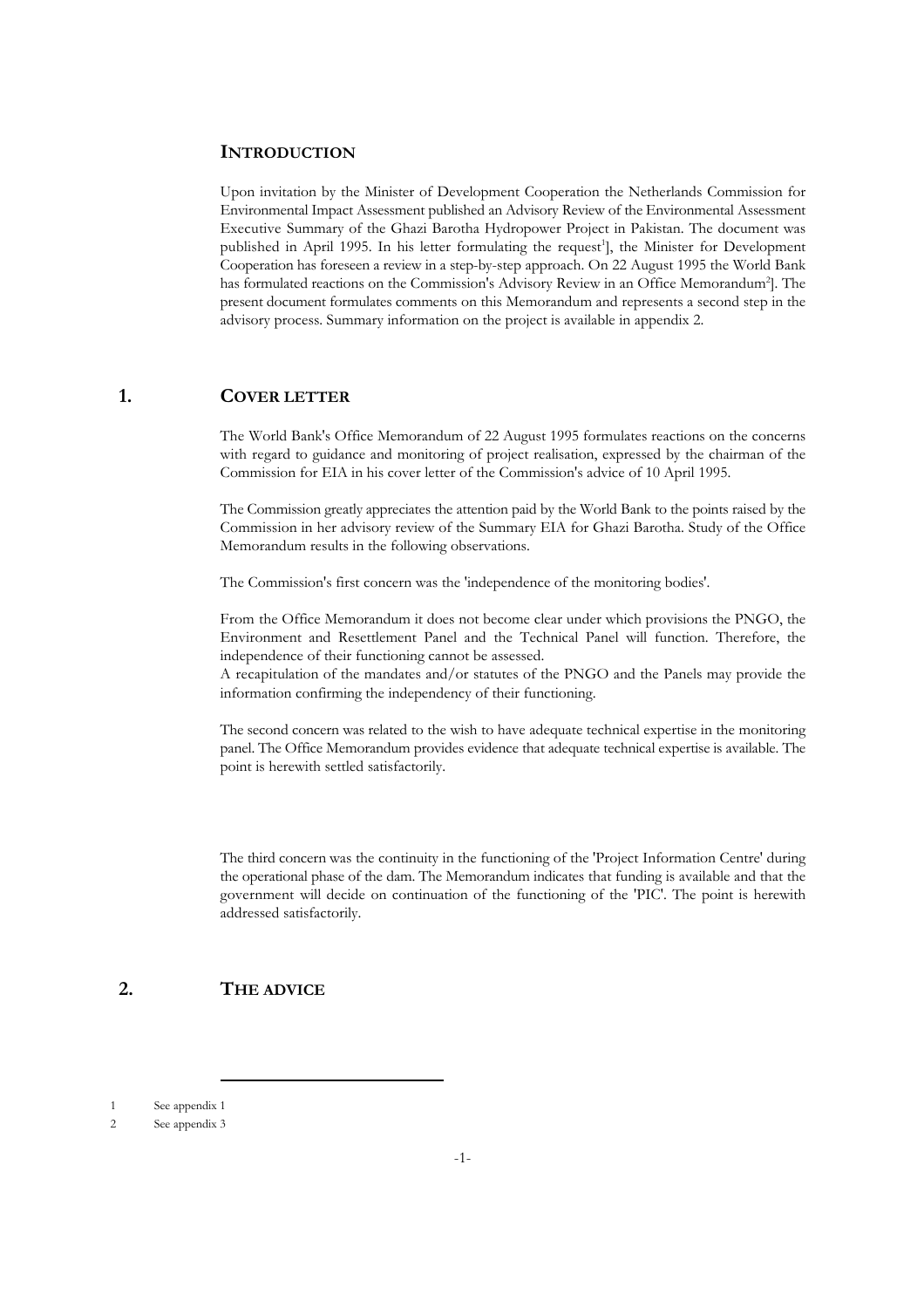The Office Memorandum formulates reactions on several review findings formulated in the advice of the Commission. With reference to these reactions the Commission would like to make the following remarks:

## 2.1 Supplementary information

### 2.1.1 **Analysis of alternatives**

The memorandum mentions two studies in which options for realisation of small-scale hydropower exploitation were addressed (SHYDO/GTZ and WAPDA). It does not explain to which extent and level the studies of these alternatives have been executed and, moreover, details about reasons for their rejection have not been given.

#### 2.1.2 **Disaster management plan**

From the Office Memorandum it cannot be concluded that a disaster management plan has been made for the Ghazi Barotha dam. Moreover it does not become clear whether the environmental effects of failure of the Tarbela Dam, eventually resulting in subsequent failure of the Ghazi Barotha Dam, have been assessed.

The Operational Manual Statement 3.80, to which the Office Memorandum refers, relates to review of dam design and to periodic inspections, both preventive actions. It does, however, not address the subject of disaster management.

## 2.1.3 **Indus river bed**

The Commission formulated review findings with regard to quantification of the water flow in the Indus River. In the Office Memorandum these points have been satisfactorily addressed.

# 2.2 Observations

The Office Memorandum formulates reactions on observations and questions put forward in the advice of the Commission. With reference to these reactions the Commission would like to observe as follows: